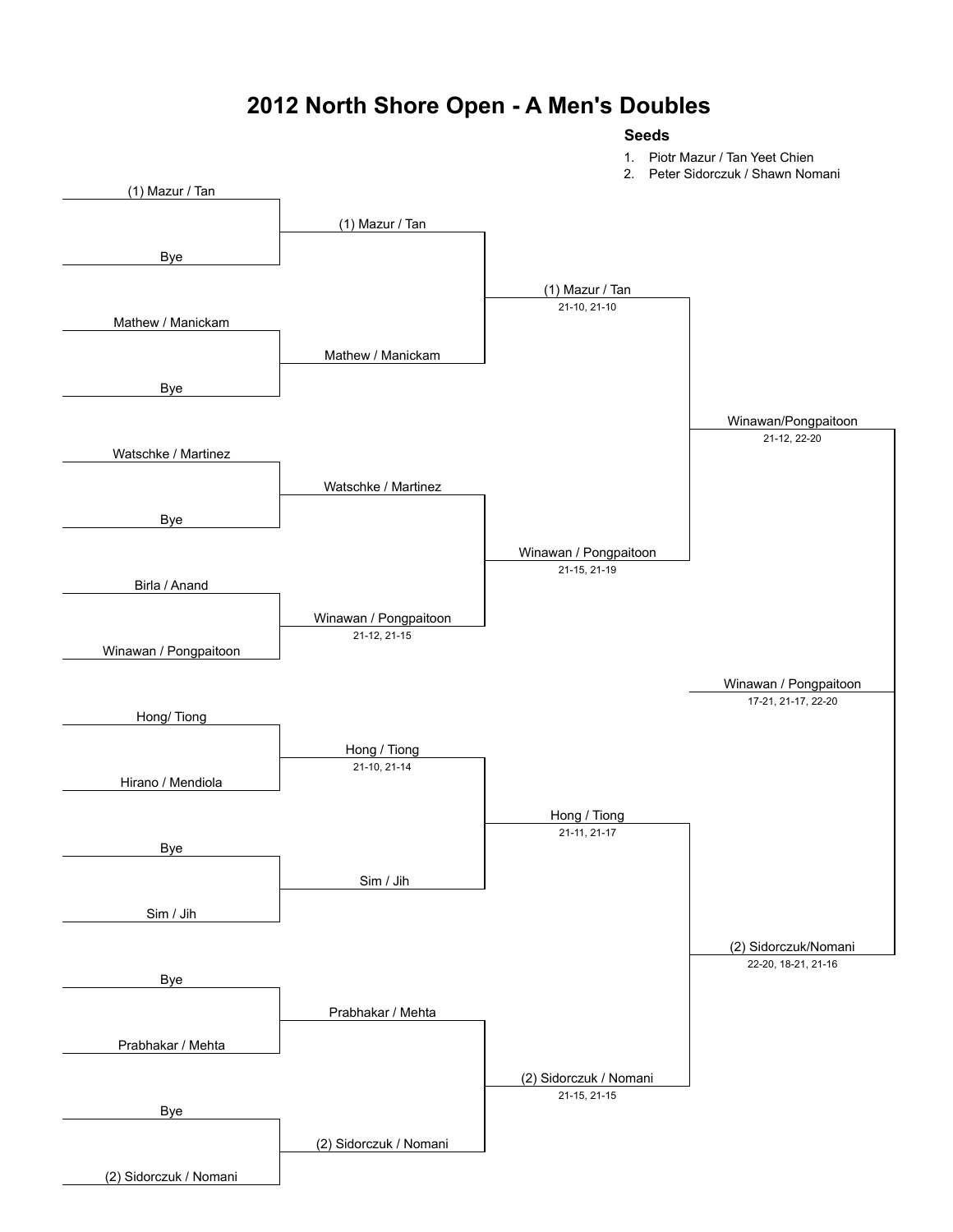

#### **2012 North Shore Open - A Men's Singles**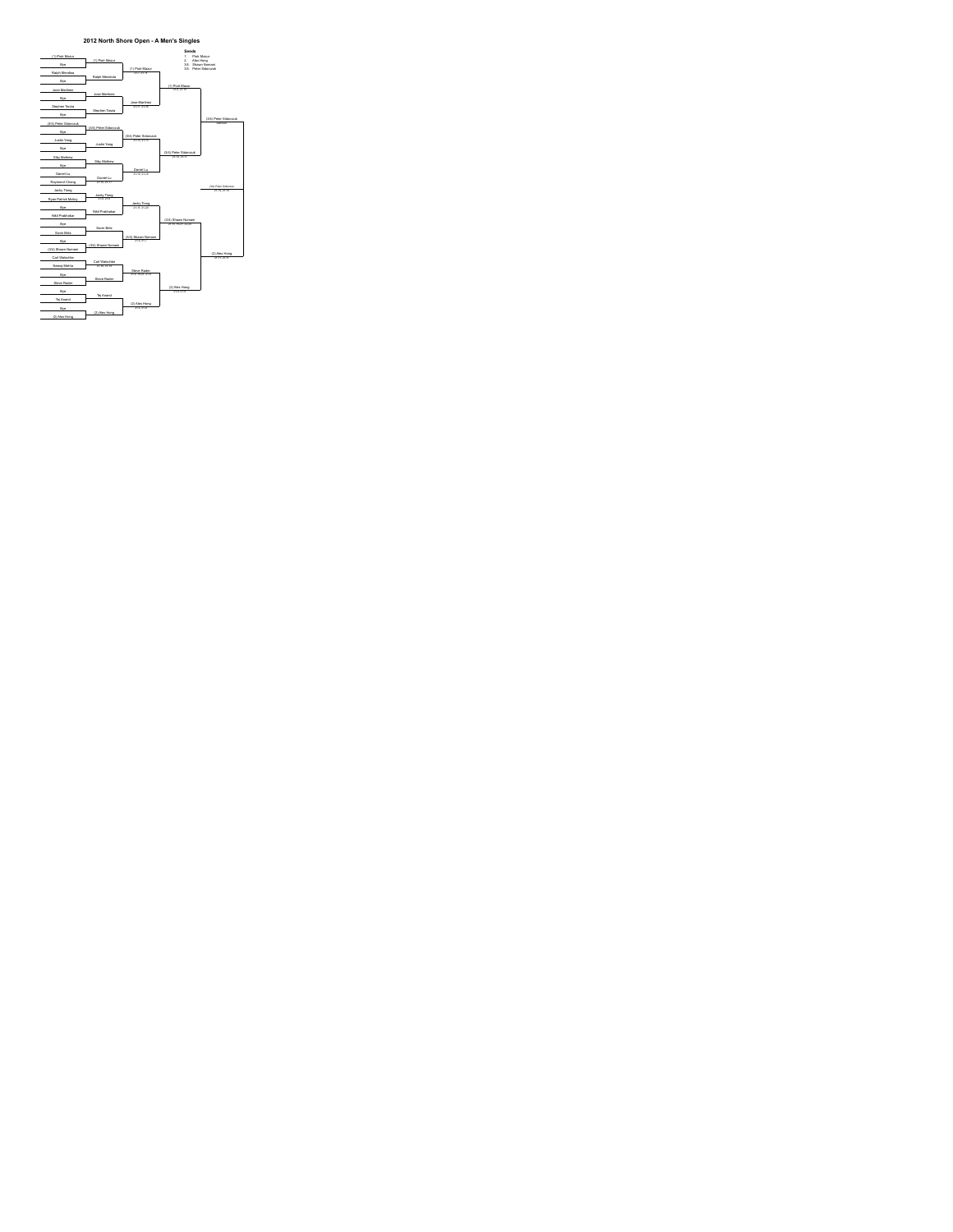

#### **2012 North Shore Open - A Women's Doubles**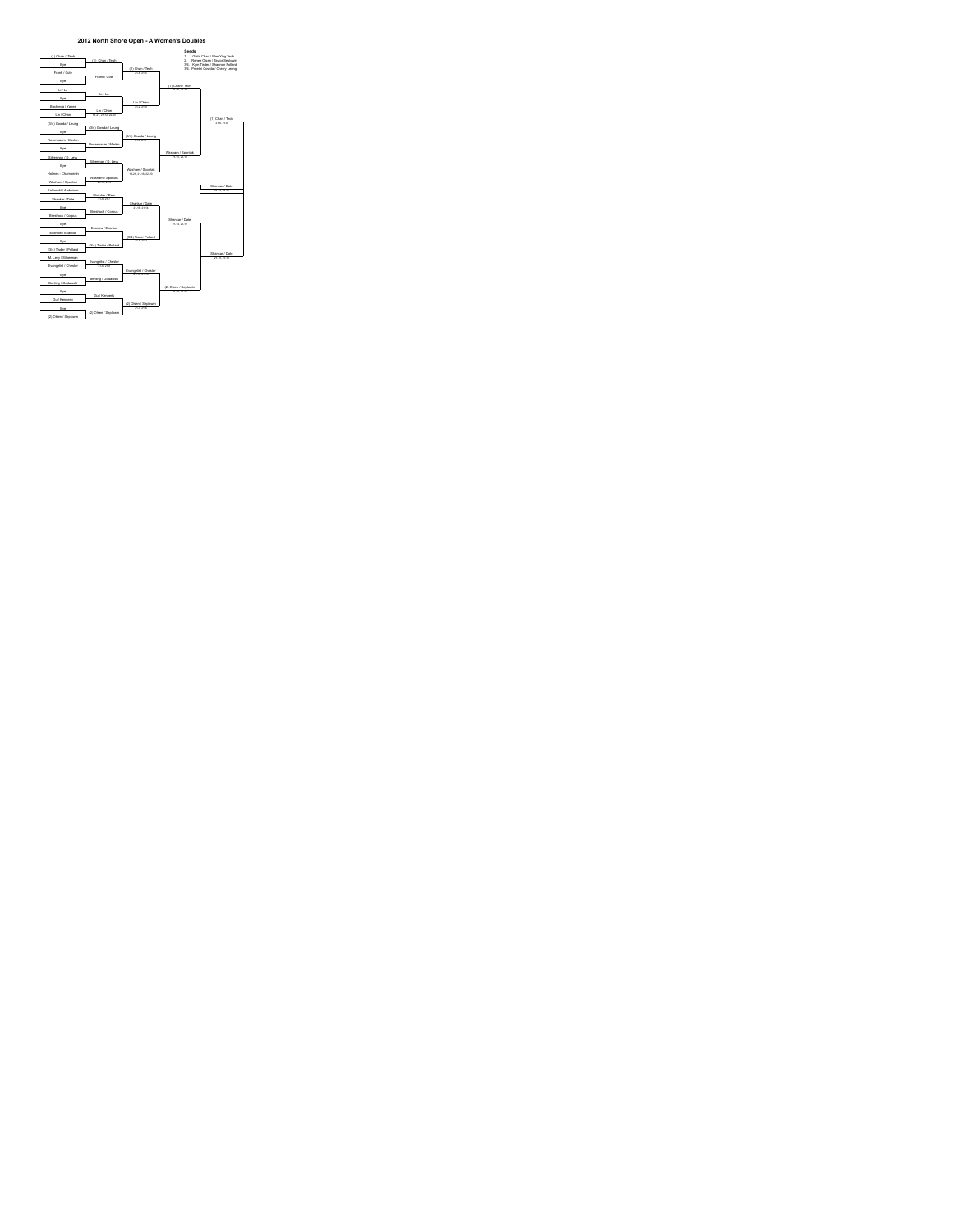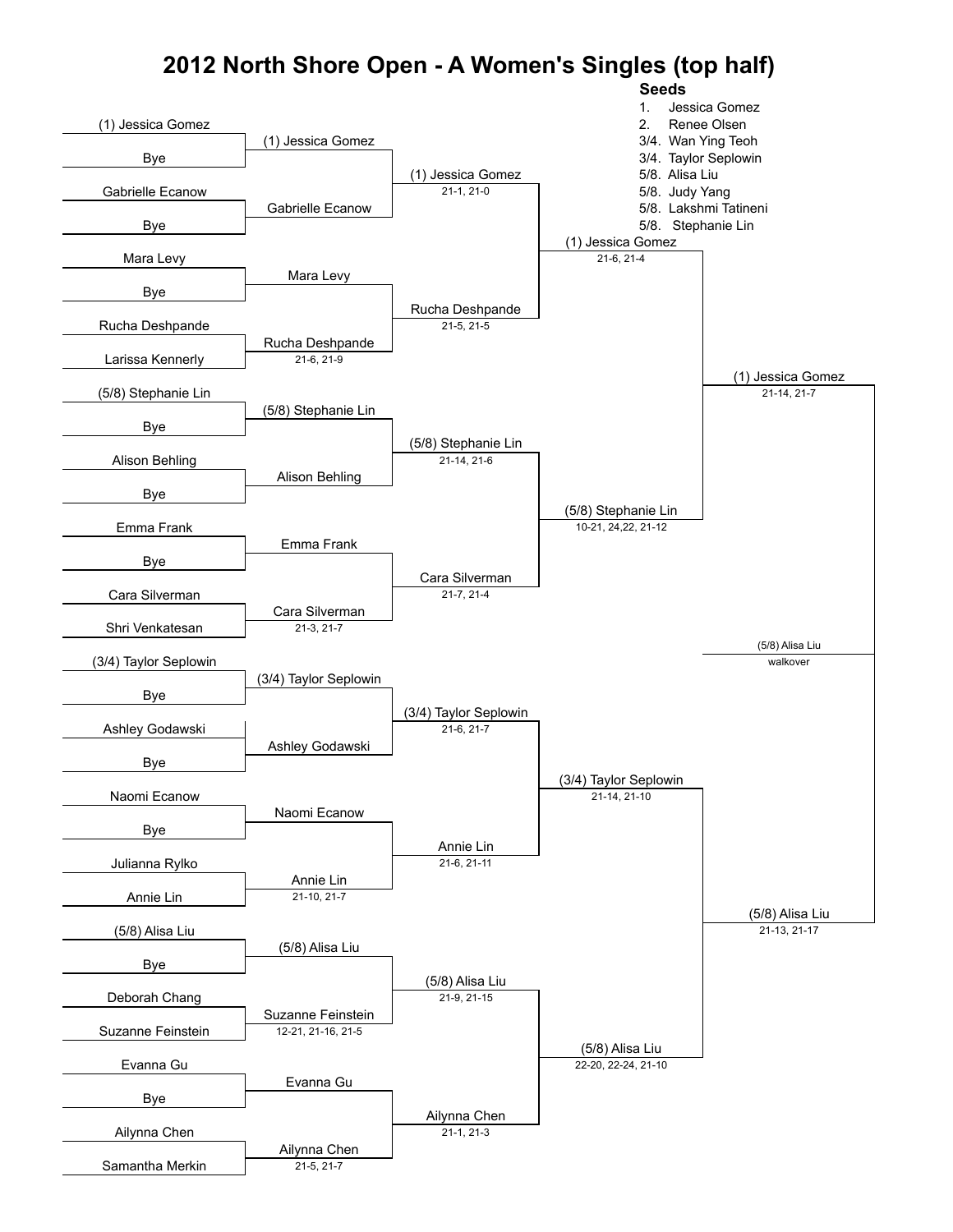#### **2012 North Shore Open - A Women's Singles (bottom half)**

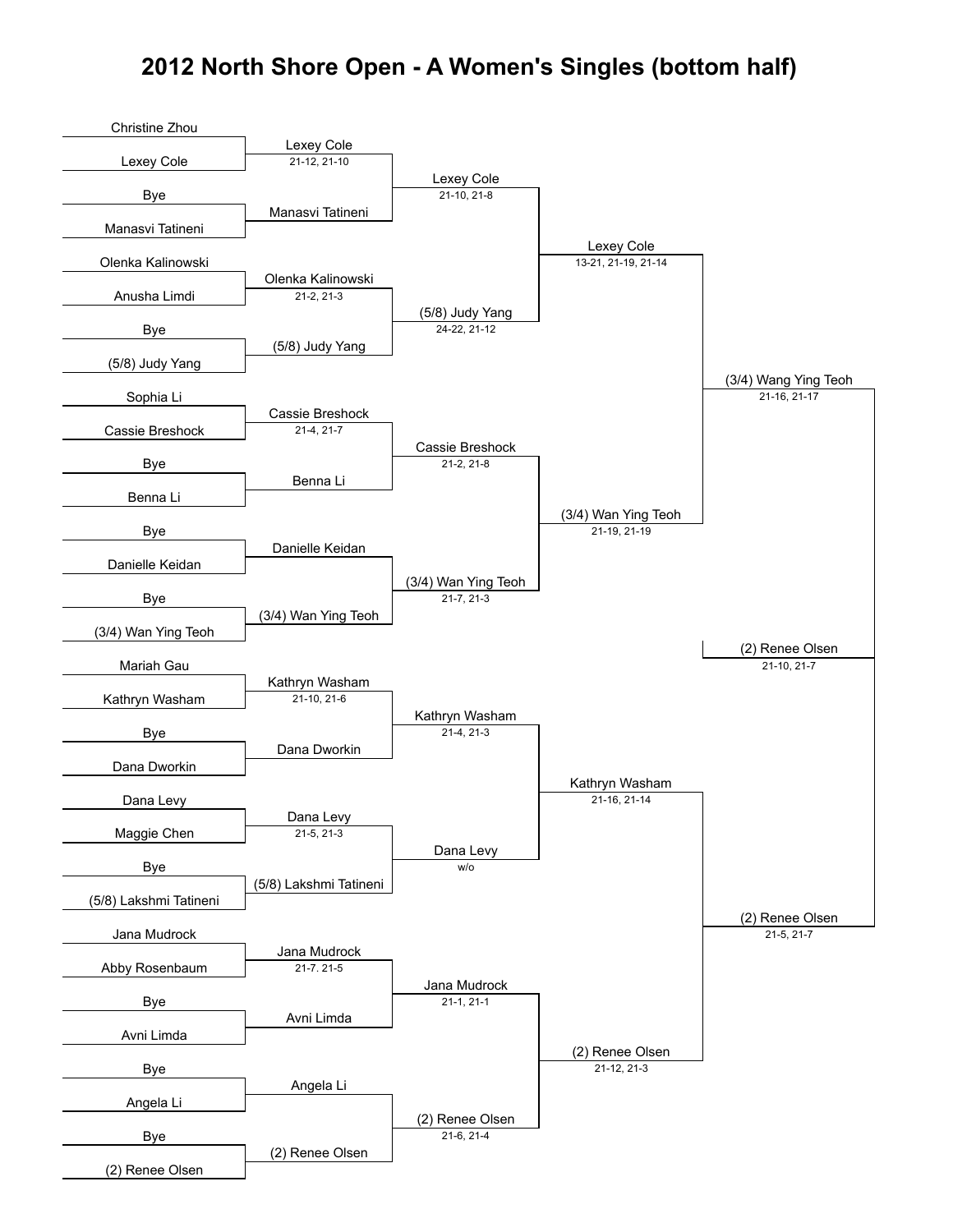

#### **2012 North Shore Open - A Mixed Doubles**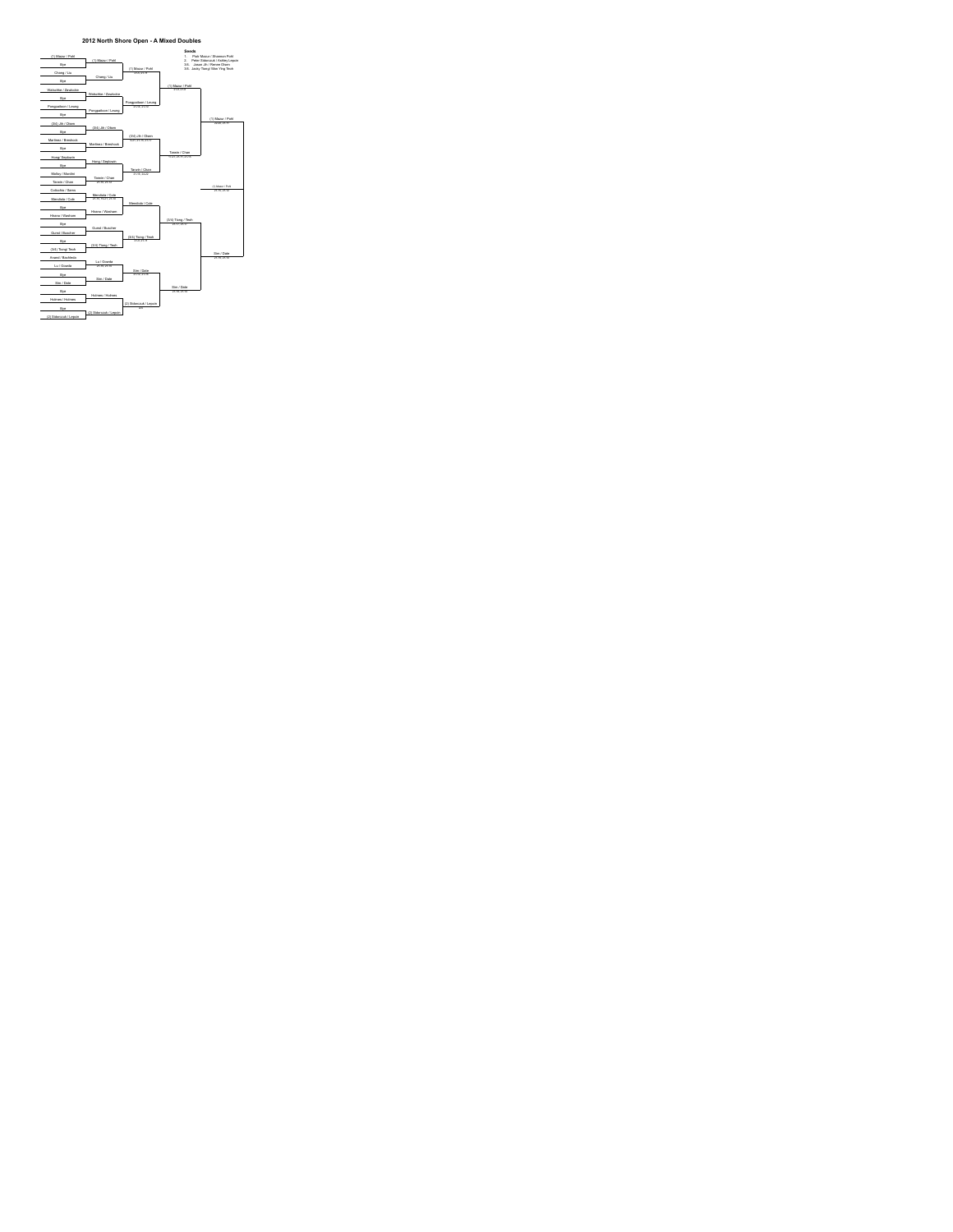# **2012 North Shore Open - B Men's Doubles**

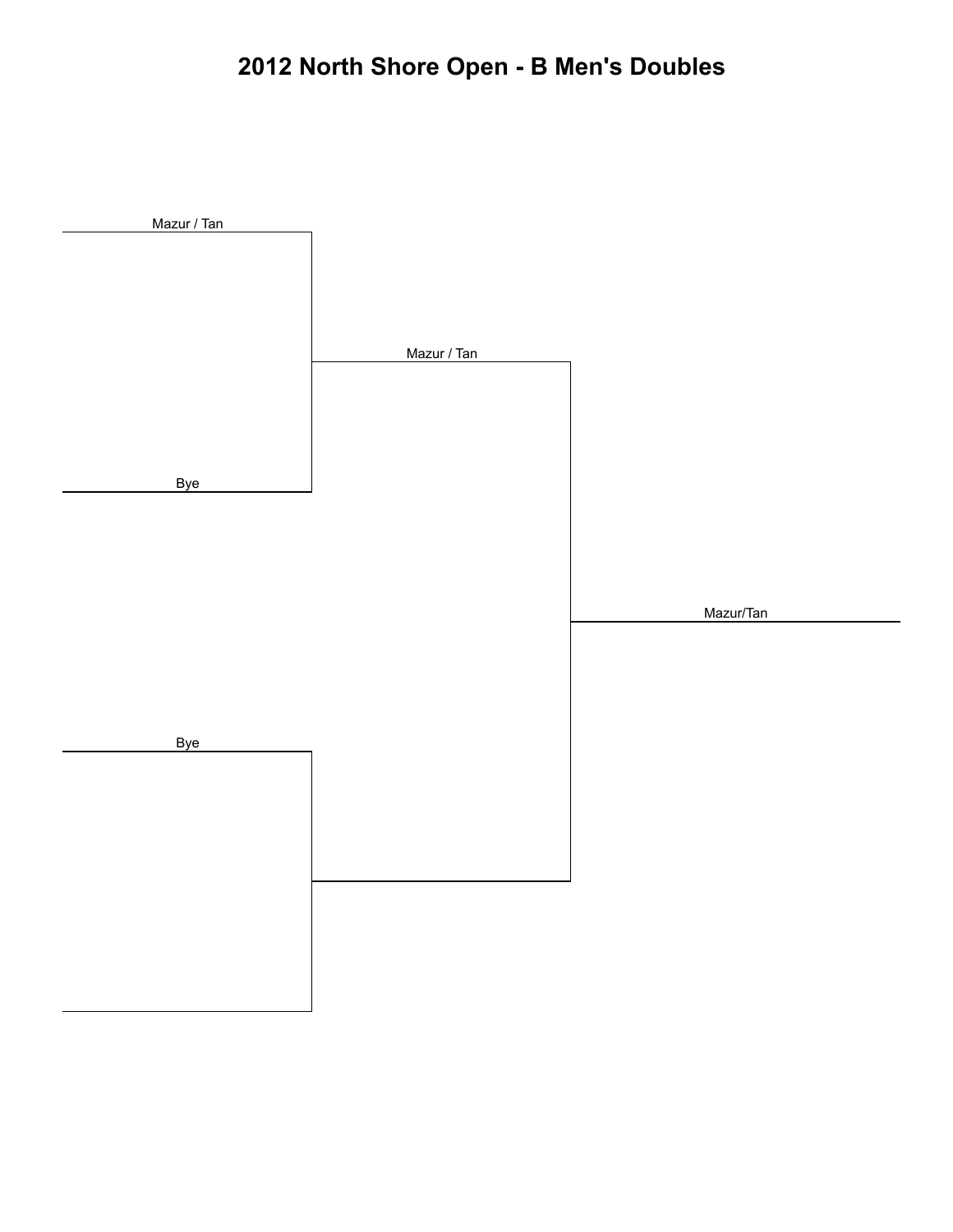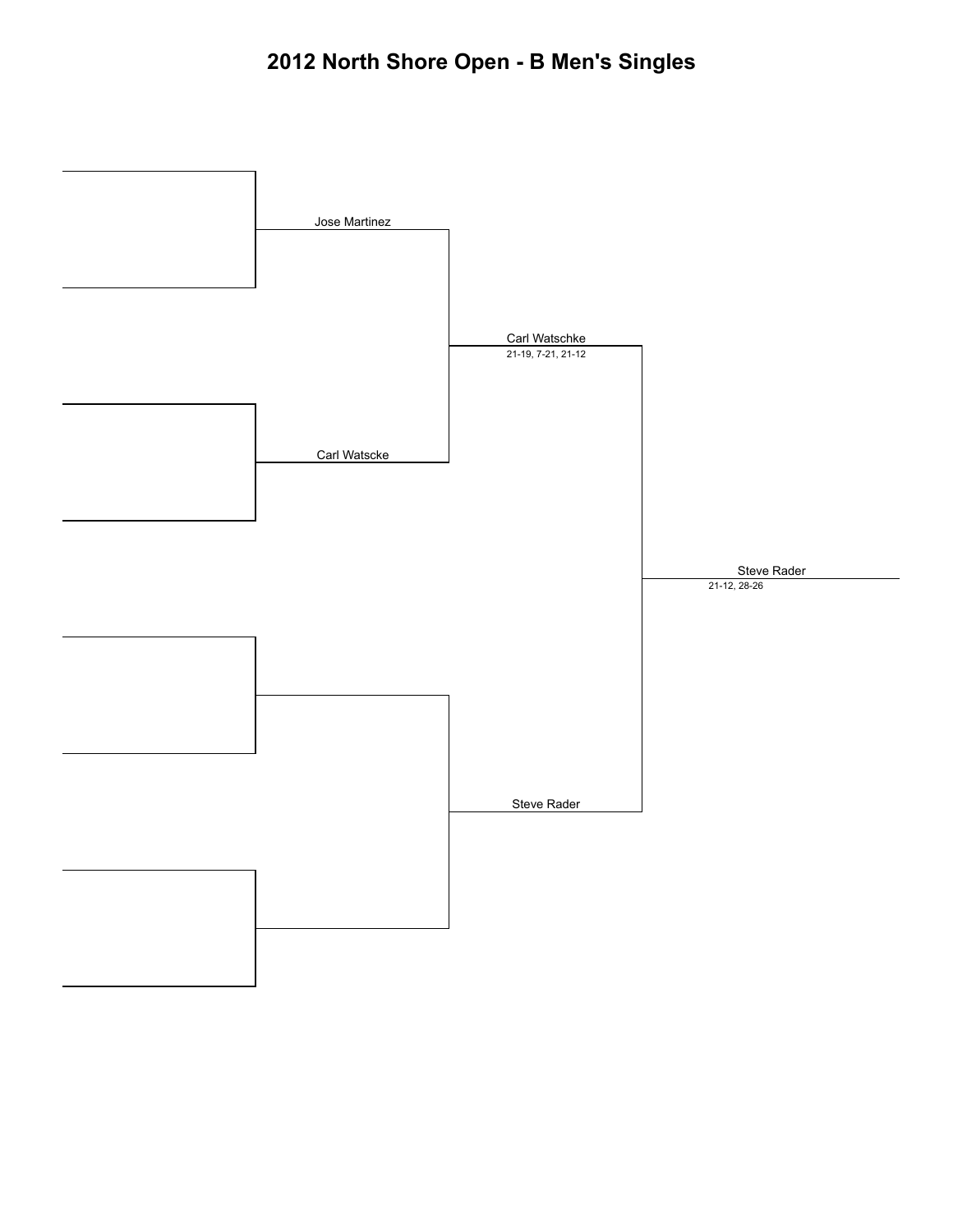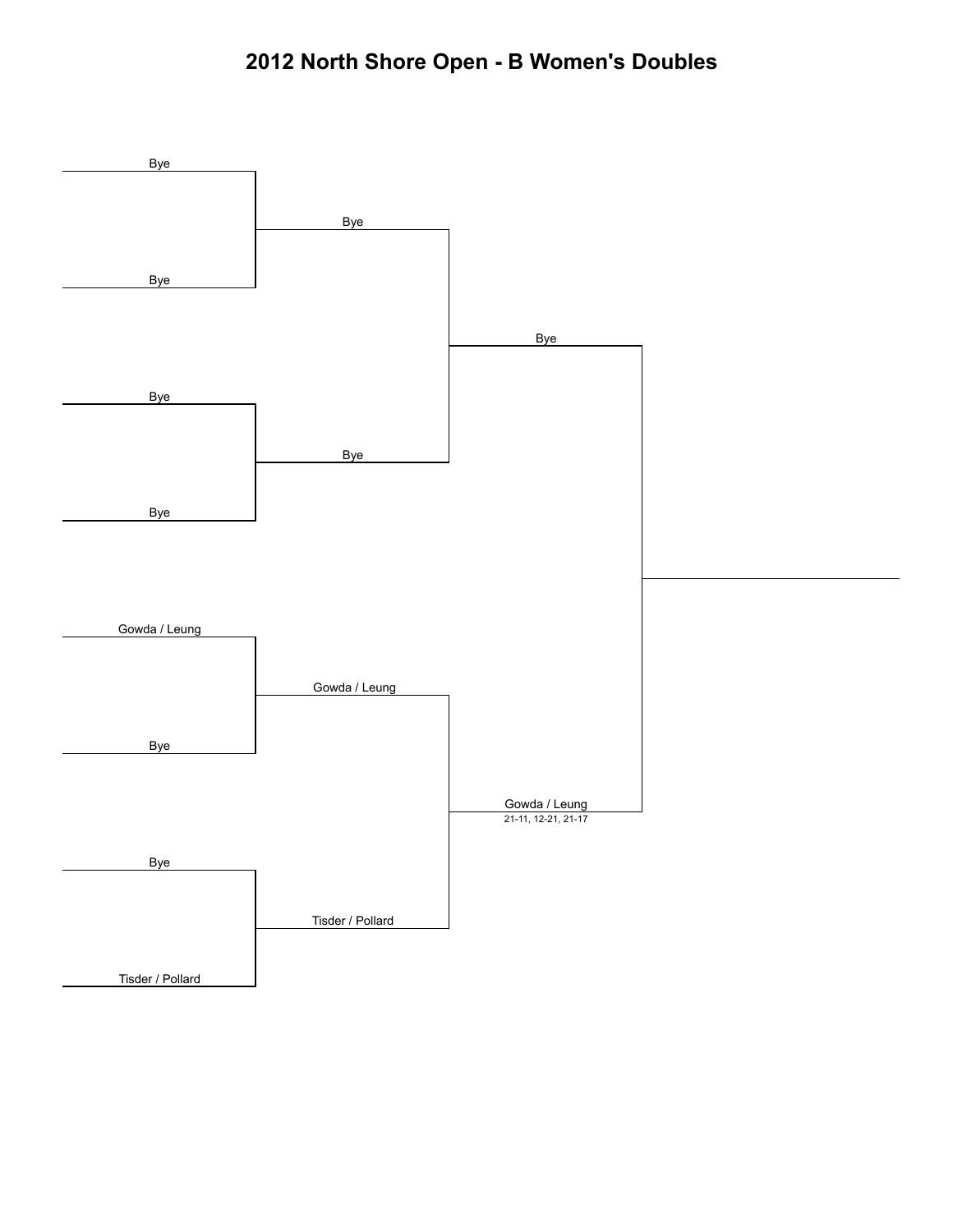# **2012 North Shore Open - B Women's Singles**

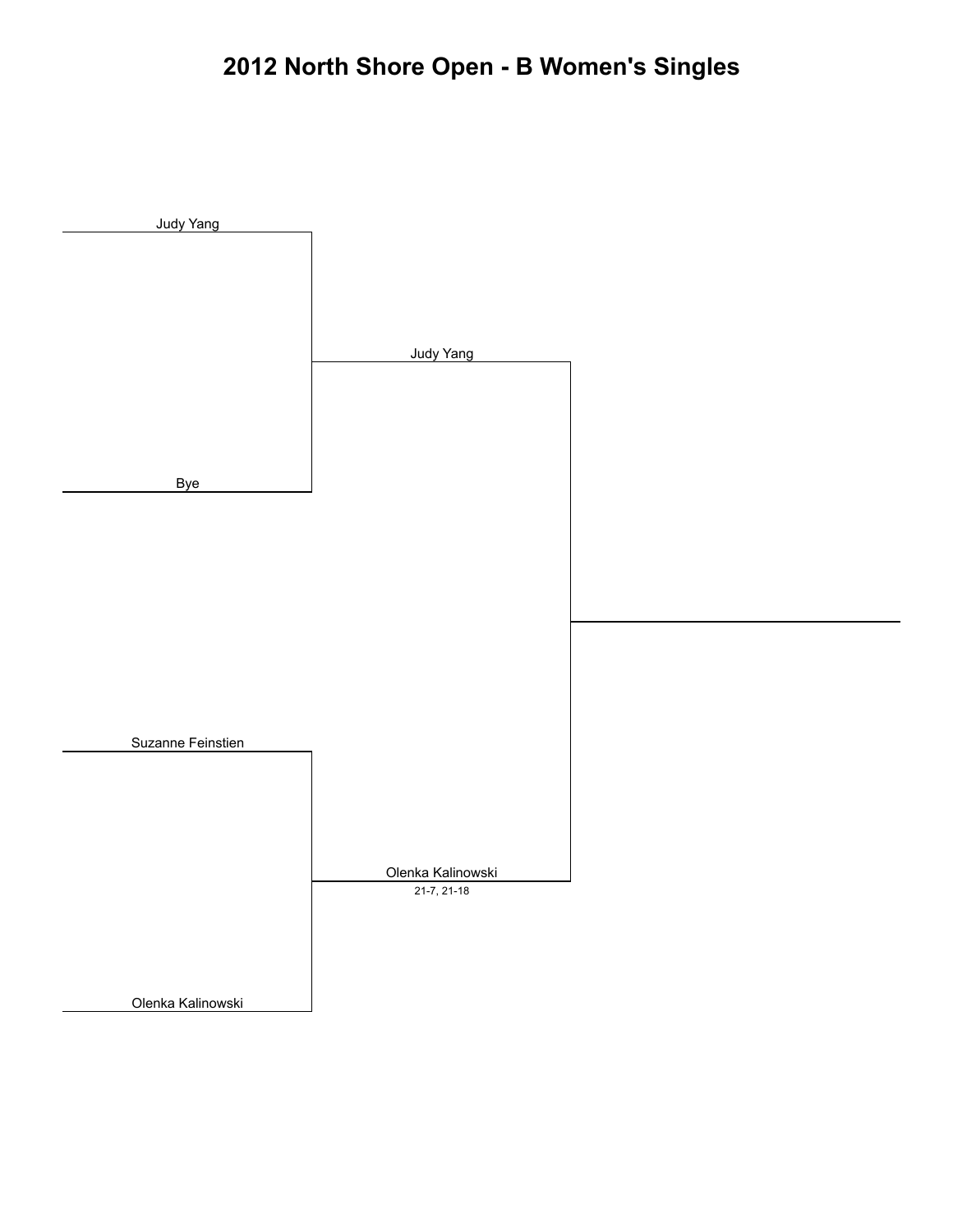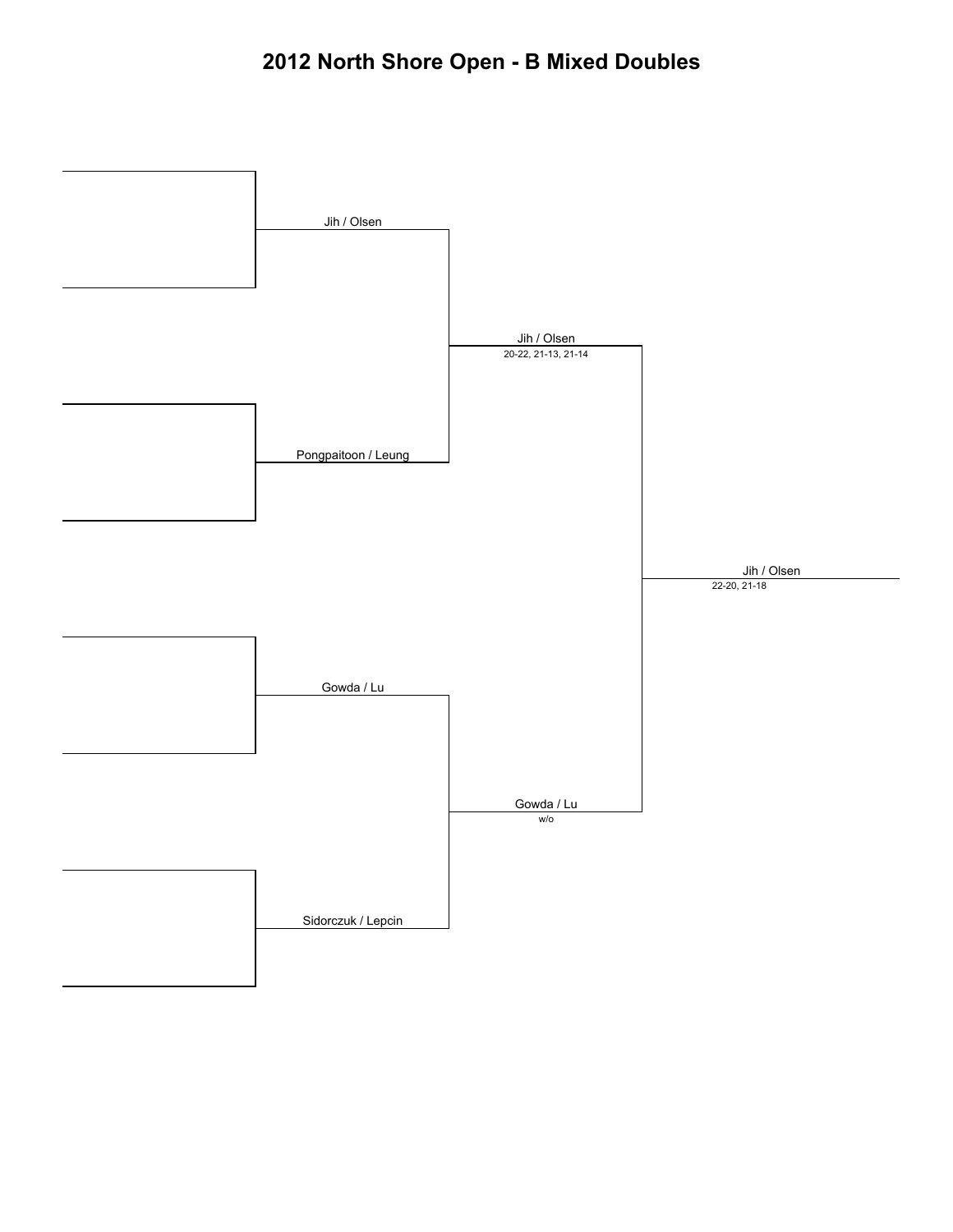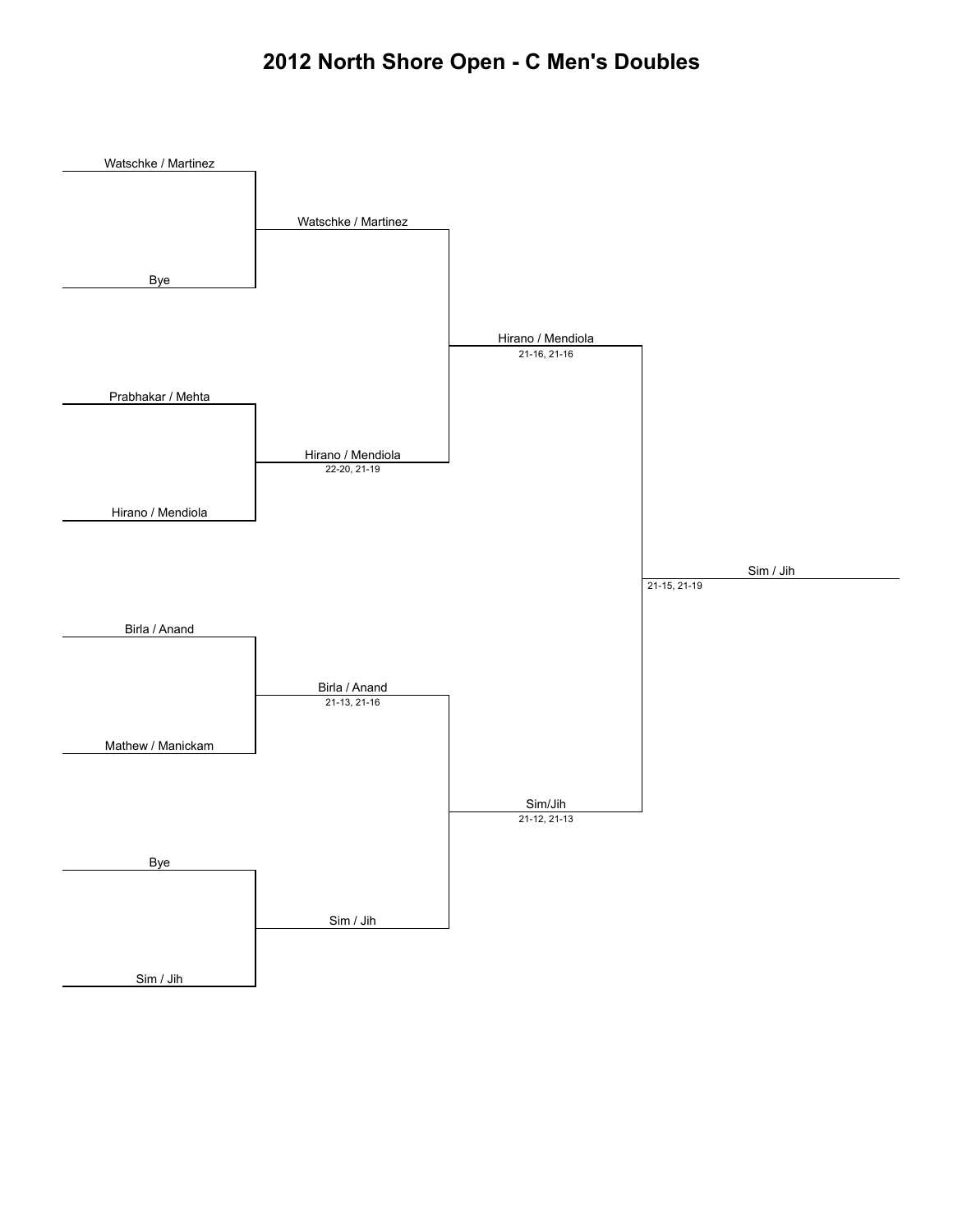### **2012 North Shore Open - C Men's Singles**

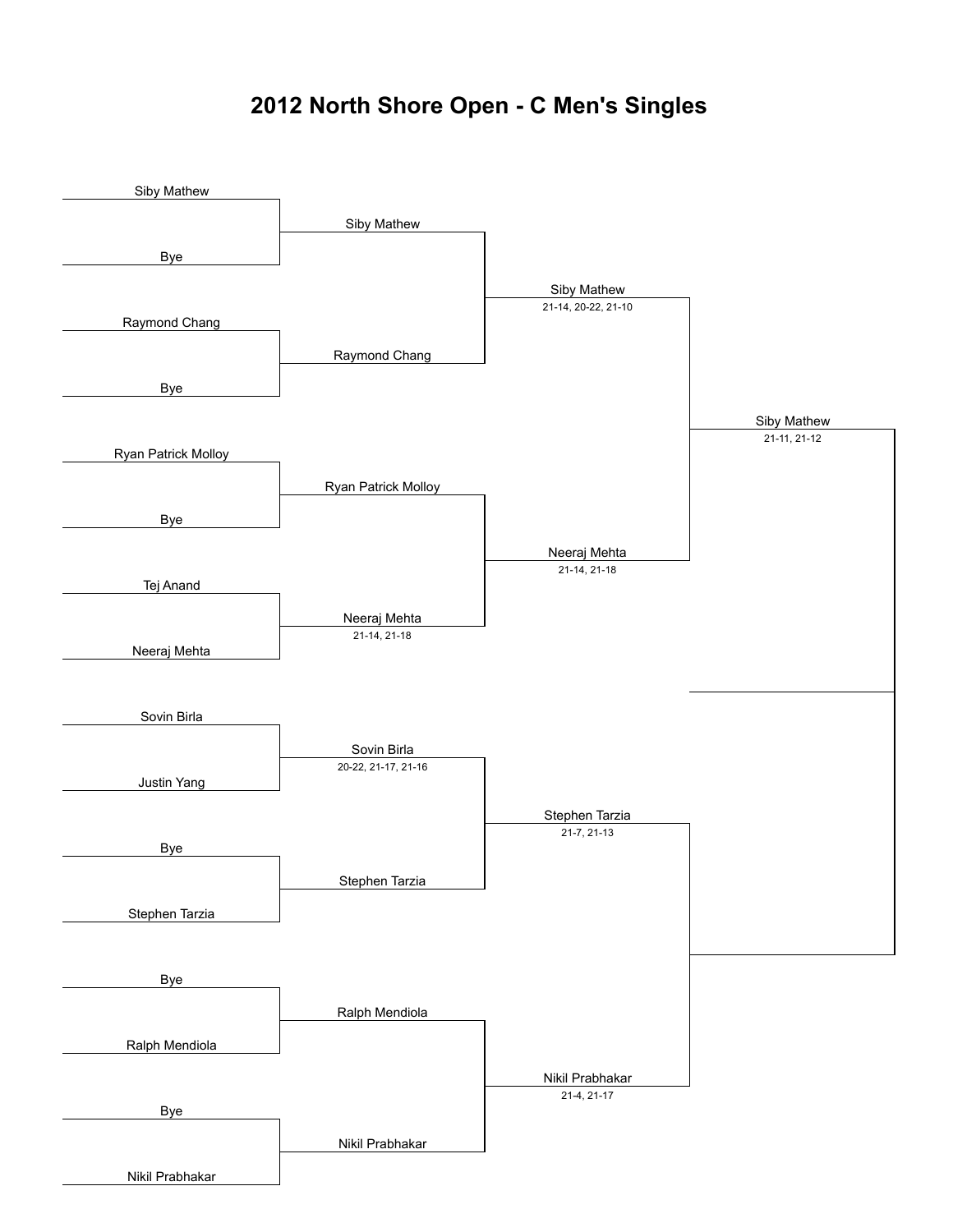### **2012 North Shore Open - C Women's Doubles**

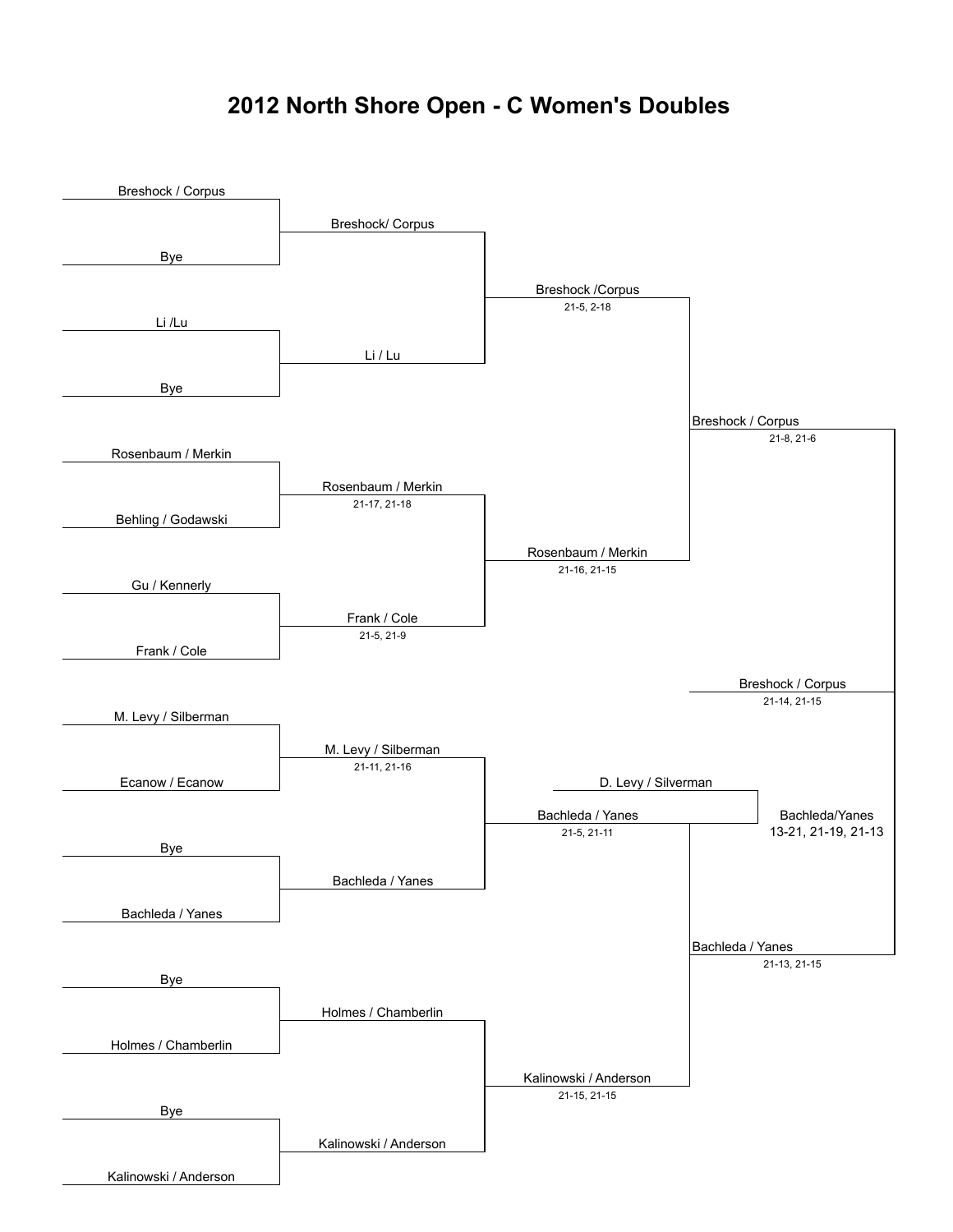#### **2012 North Shore Open - C Women's Singles**

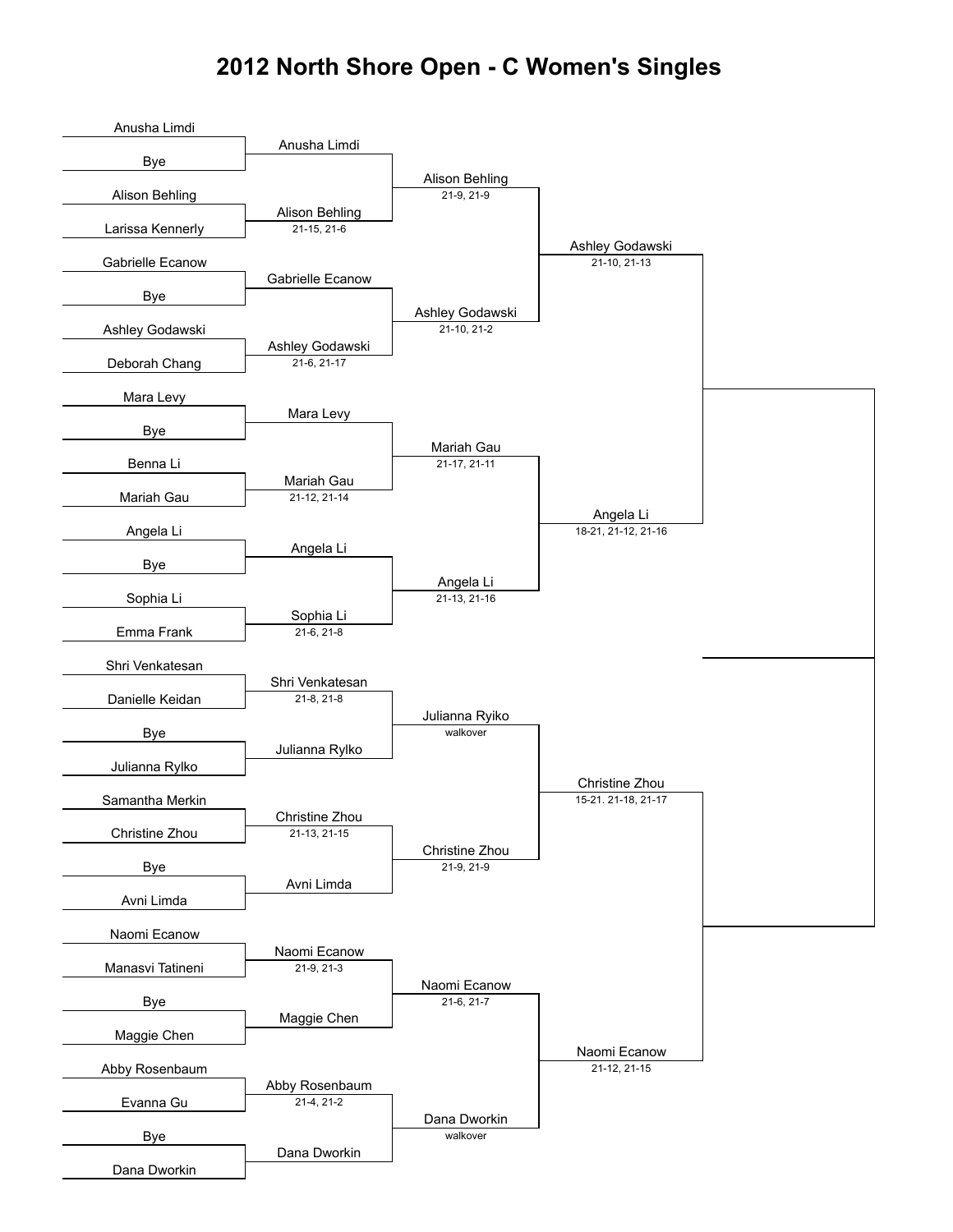### **2012 North Shore Open - C Mixed Doubles**

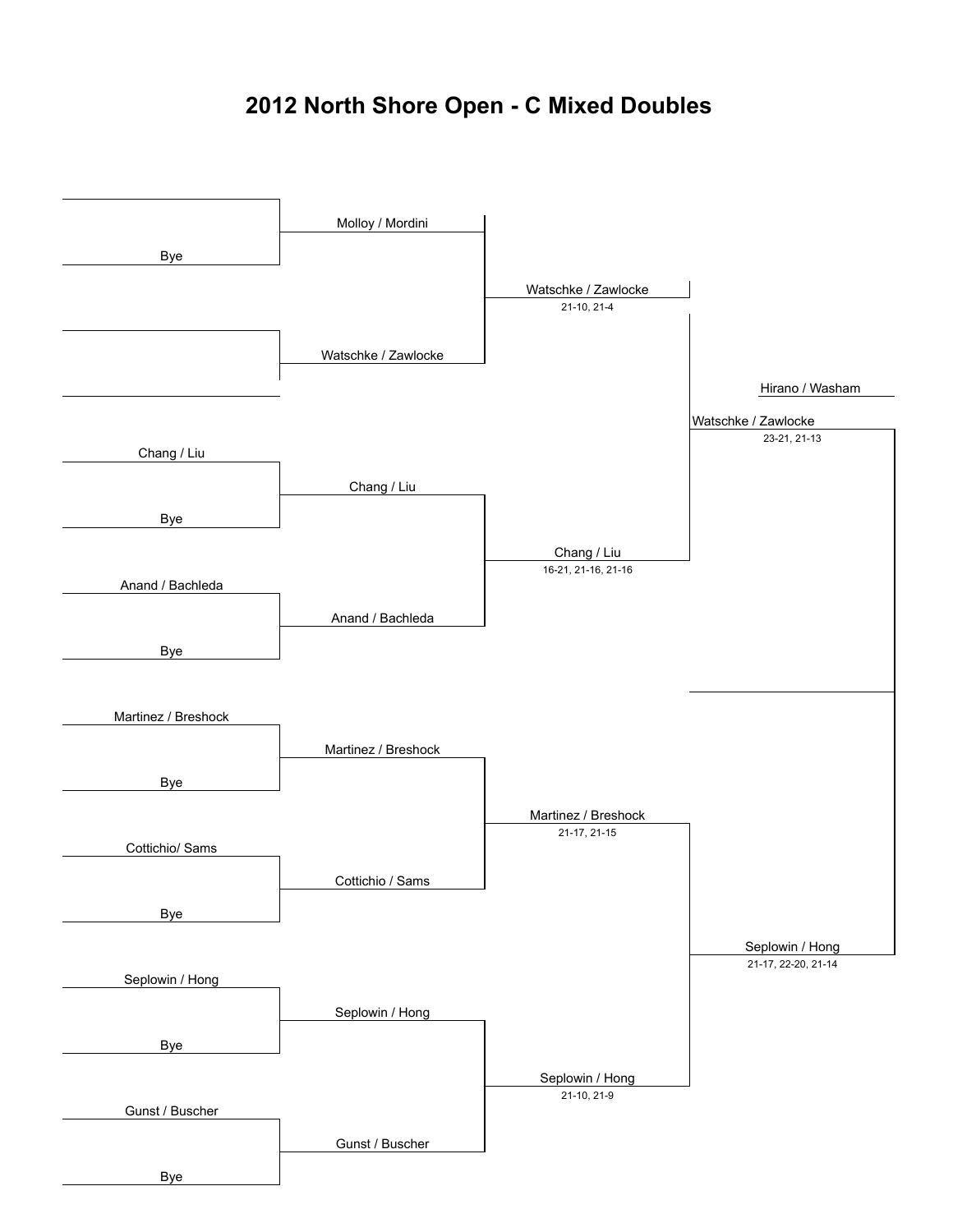## **2012 North Shore Open - D Men's Doubles**

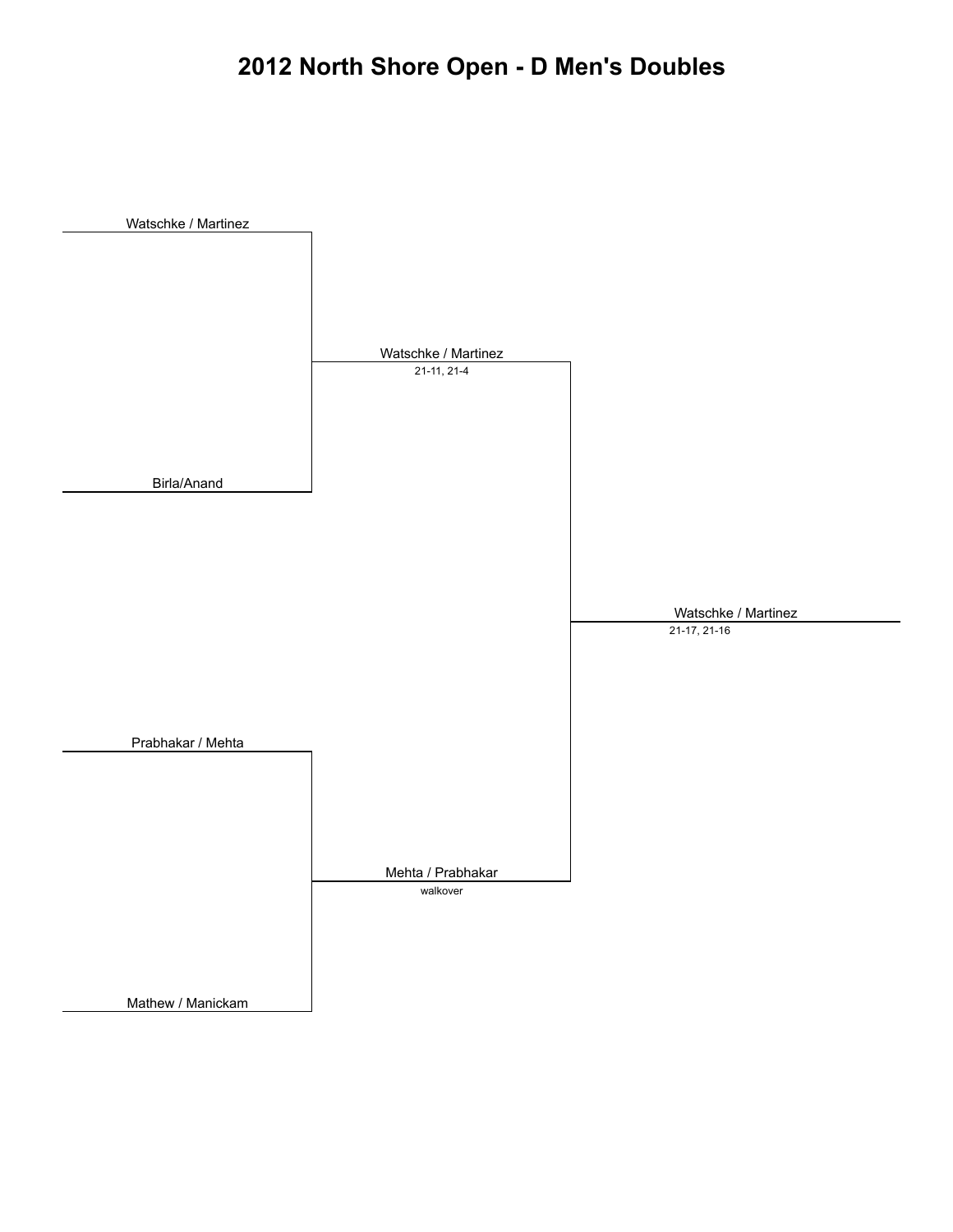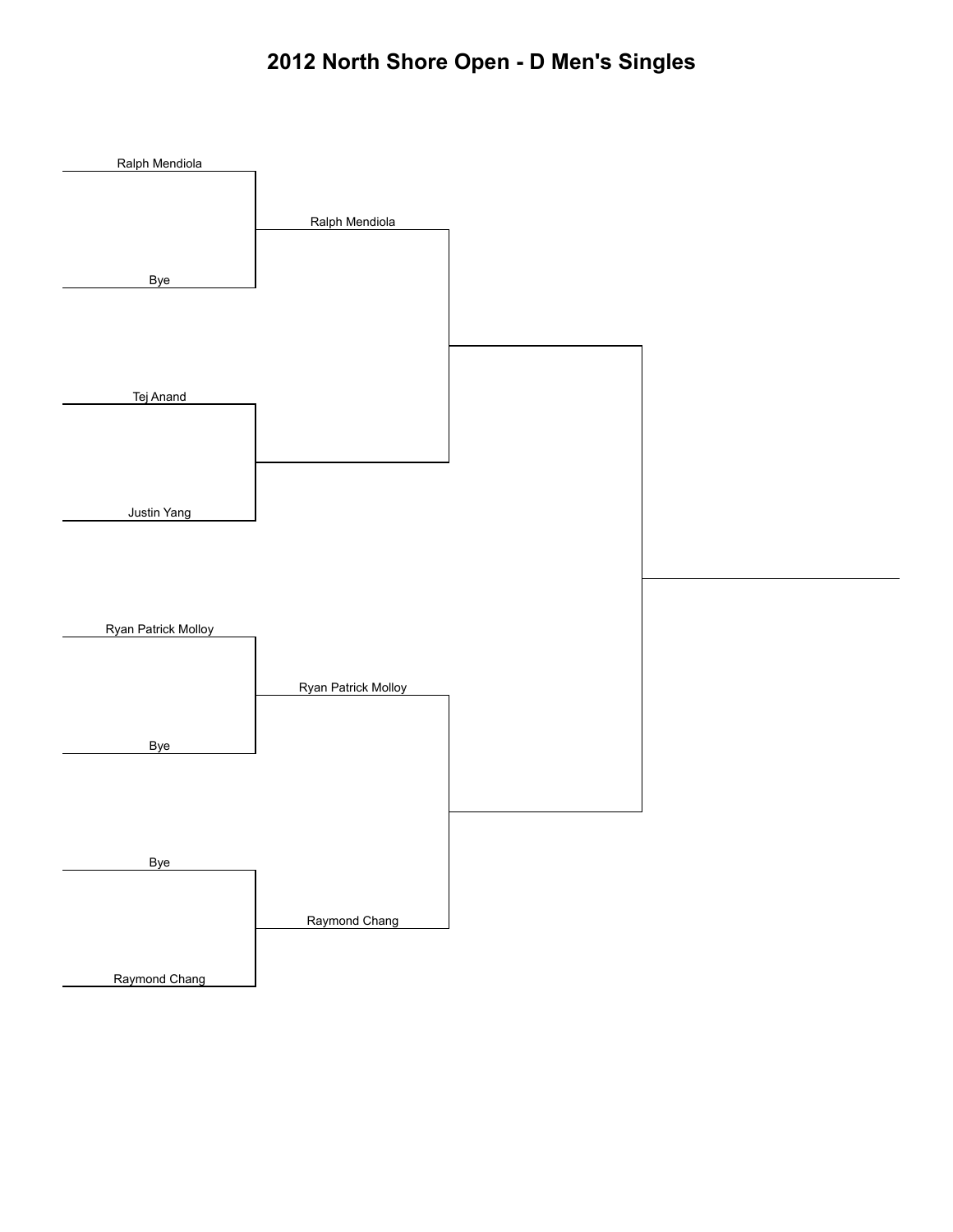#### **2012 North Shore Open - D Women's Doubles**

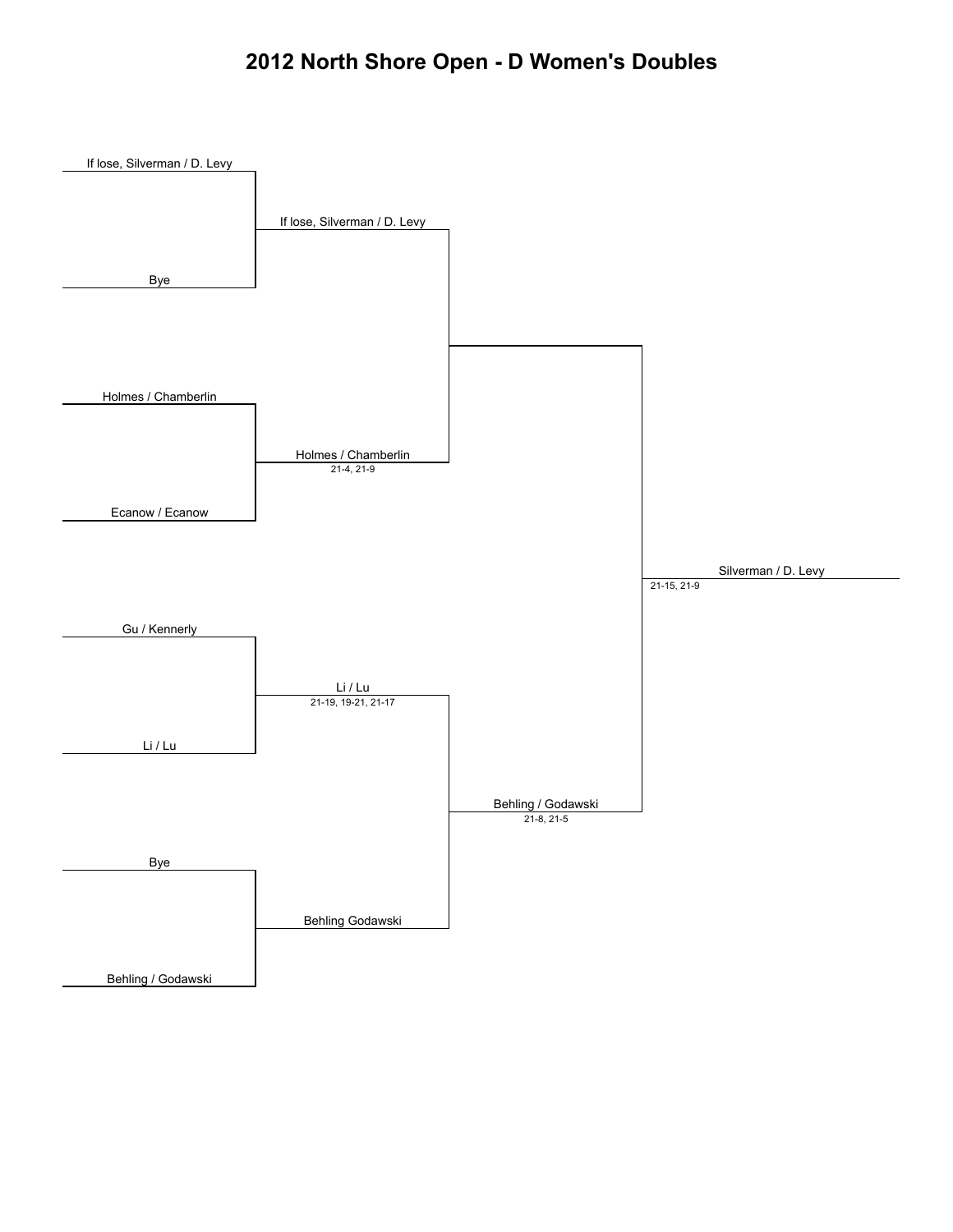### **2012 North Shore Open - D Women's Singles**